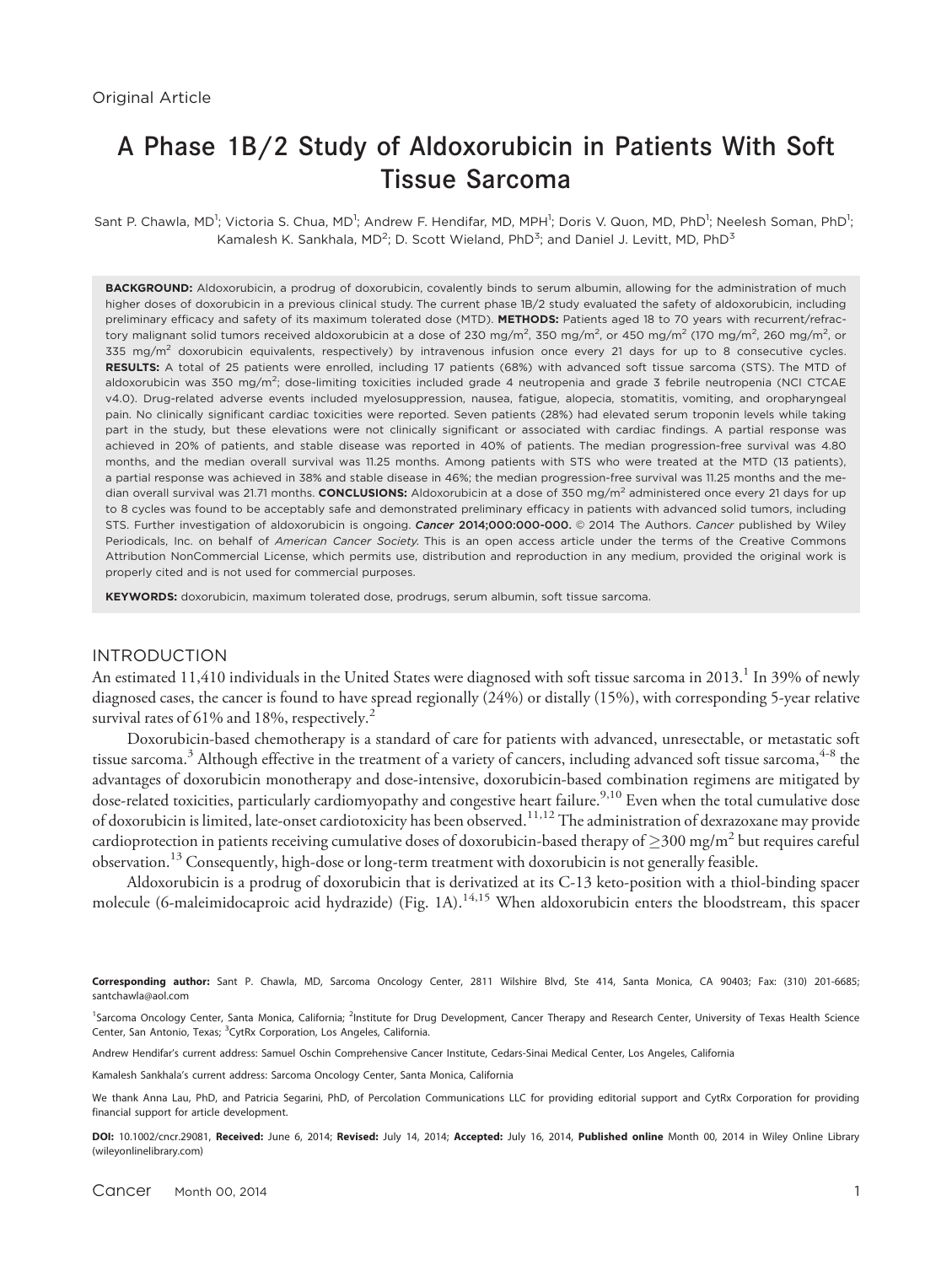

Figure 1. Proposed mechanism of action of aldoxorubicin is shown. (A) The chemical structure of aldoxorubicin (INNO-206; EMCHdoxorubicin) is shown. Adapted from Kratz F. Albumin as a drug carrier: design of prodrugs, drug conjugates and nanoparticles. J Control Release. 2008;132:171-183.15 (B) The following are the steps involved in its mechanism of action. Step 1: aldoxorubicin (red square with linker/spacer) is infused into the patient. Step 2: the maleimide spacer rapidly reacts with the thiol group of cysteine-34 of endogenous albumin (blue pentagon). Step 3: albumin transports the drug complex to the tumor. Step 4: the acidic environment of the tumor leads to cleavage of the hydrazine linker, thereby releasing the doxorubicin drug payload at the site of the tumor.

molecule rapidly and covalently binds to only the most reactive thiol group in human plasma, the cysteine-34 amino acid of endogenous albumin. The albumin-bound doxorubicin is then carried to the tumor, and doxorubicin is released in the acidic environment of the tumor via cleavage of an acid-sensitive hydrazine bond between the drug and the carrier (Fig. 1B).<sup>14,15</sup>

In toxicological animal studies, the median lethal dose of aldoxorubicin in mice and rats was 2 to 5 times

that of doxorubicin, and the maximum tolerated dose (MTD) of aldoxorubicin in dogs was 3 times that of doxorubicin.16 Furthermore, the exposure of rats to aldoxorubicin was associated with less clinical and histopathological evidence of cardiotoxicity compared with equimolar dosing of doxorubicin, $17$  which might be explained by other experiments demonstrating lower accumulation of aldoxorubicin in organs, including the heart, compared with native doxorubicin.<sup>15</sup>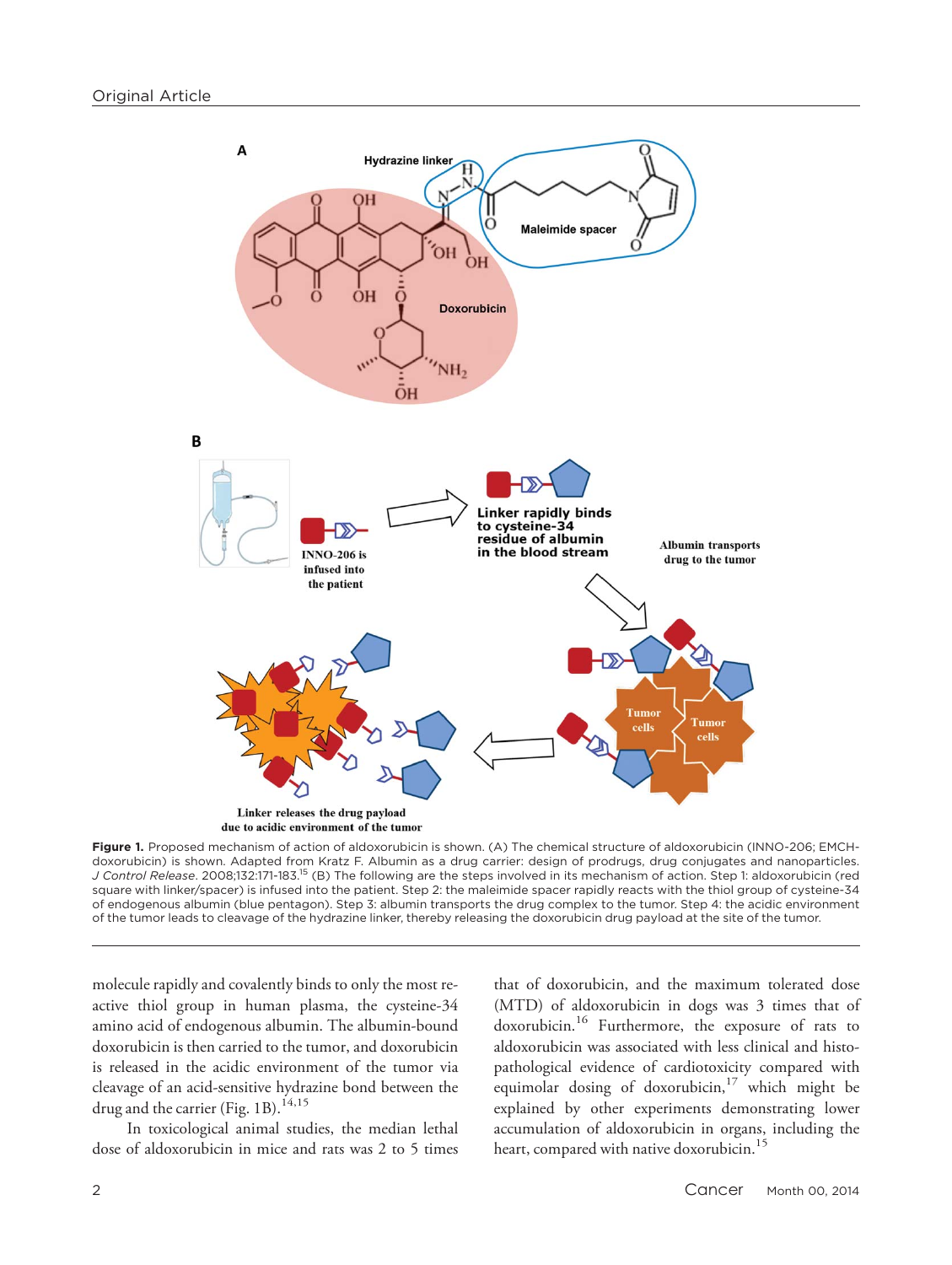In a phase 1 study of aldoxorubicin in patients with advanced solid tumors, dose-limiting toxicities (DLTs) of mucositis and neutropenia were observed at the MTD  $(340 \text{ mg/m}^2)$  doxorubicin equivalents) and at the recommended dose of 260 mg/m<sup>2</sup> doxorubicin equivalents. It is important to note that no clinical signs of cardiotoxicity were observed, even among patients in the higher dose groups. Partial remission was observed in 3 patients, including 1 with a soft tissue sarcoma (liposarcoma) and 2 with solid organ tumors (small cell lung cancer and metastatic breast cancer, respectively).<sup>18</sup>

Since then, a new formulation of aldoxorubicin has been developed. The current study evaluated the safety of the new formulation of aldoxorubicin in an abbreviated phase 1B/2 dose escalation study, as well as the preliminary efficacy and safety of aldoxorubicin at its MTD in patients with advanced soft tissue sarcoma who had developed disease progression while receiving prior chemotherapies.

## MATERIALS AND METHODS

## Study Design

The current study was a phase 1B, open-label study to evaluate the safety of the new formulation of aldoxorubicin administered at doses of 230 mg/m<sup>2</sup>, 350 mg/m<sup>2</sup>, and 450 mg/m<sup>2</sup> (170 mg/m<sup>2</sup>, 260 mg/m<sup>2</sup>, and 335 mg/m<sup>2</sup> doxorubicin equivalents, respectively) by intravenous infusion on day 1 of every 21-day cycle for a maximum of 6 consecutive cycles (later amended to 8 cycles). The new formulation of aldoxorubicin no longer uses a bulking agent or a viscosity-reducing agent. It also has fewer buffering agents and no longer needs pH adjustment or cold storage at 5°C before infusion. The diluent was simplified to a 50:50 mix of ethanol:water, the use of which allows a 2-hour window for reconstitution and drug delivery at room temperature. The primary endpoint was to evaluate treatment-related toxicities and determine the MTD, and the secondary endpoint was to determine the objective response rate (ORR) using version 1.1 of the Response Evaluation Criteria in Solid Tumors (RECIST 1.1) after treatment with aldoxorubicin. Escalation to the next dose level occurred if fewer than 2 of 5 or fewer than 4 of 8 patients experienced a DLT (grade 3 or 4 nonhematologic toxicity, excluding alopecia and nausea/vomiting; platelet count  $\langle 25,000 \text{ cells/}\mu L \text{ or neutrophil count } \langle 500 \text{ cells/} \rangle$  $\mu$ L lasting  $>7$  days; and/or associated with a fever  $>38.5^{\circ}$ C) after completing cycle 1 and before starting cycle 2 of study treatment. If at least 2 of 5 or at least 4 of 8 patients experienced a DLT, then 3 additional patients were enrolled at that dose level. If 2 of the 3 additional patients experienced a DLT, the previous dose level would be defined as the MTD. After establishment of the MTD, the MTD cohort was expanded to a total of 18 patients to provide additional safety information. This study, clinical trial identifier NCT01337505, $19$  was conducted in accordance with current US Food and Drug Administration regulations, International Conference on Harmonisation Good Clinical Practice guidelines, the principles of the Declaration of Helsinki, and other applicable regulations and guidelines.

### Patients

Patients were aged 18 to 70 years with malignant solid tumors that had recurred or were refractory to standard therapy; had stable brain metastases, if present on computed tomography or magnetic resonance imaging scans during screening; had an Eastern Cooperative Oncology Group performance status of 0 to 2; had a life expectancy >12 weeks; were not pregnant or lactating (women patients only); had received no palliative surgery, chemotherapy, immunotherapy, and/or radiotherapy within 4 weeks of the screening visit, and had no exposure to any investigational agent within 30 days of the screening visit; had adequate liver and bone marrow function; had no clinically evident congestive heart failure worse than New York Heart Association functional class II; had no serious, clinically significant cardiac arrhythmias, no history or signs of active coronary artery disease, and no serious myocardial dysfunction or left ventricular ejection fraction <45% of predicted; had no active, clinically significant, serious infection, including human immunodeficiency virus, that required treatment; and had undergone no major surgery within 3 weeks of the first dose of the study drug. All patients provided written informed consent.

#### Safety Assessments

At baseline and on day 1 of each cycle, safety monitoring (including adverse events [AEs]), physical examination, serum chemistry (including troponin I), complete blood count, urinalysis, and electrocardiography were performed. Additional cardiac monitoring by echocardiography or multigated acquisition scan was performed at baseline, on days 28 and 85, and during the follow-up period. AEs were graded using a descriptive scale within the National Cancer Institute Common Terminology Criteria for Adverse Events (NCI-CTCAE) version 4.0.

## Efficacy Assessments

At baseline, on days 28 and 85, and during the follow-up period, tumor measurements were made. Objective response was evaluated using RECIST 1.1 criteria. Measurable reductions in tumor dimensions from baseline values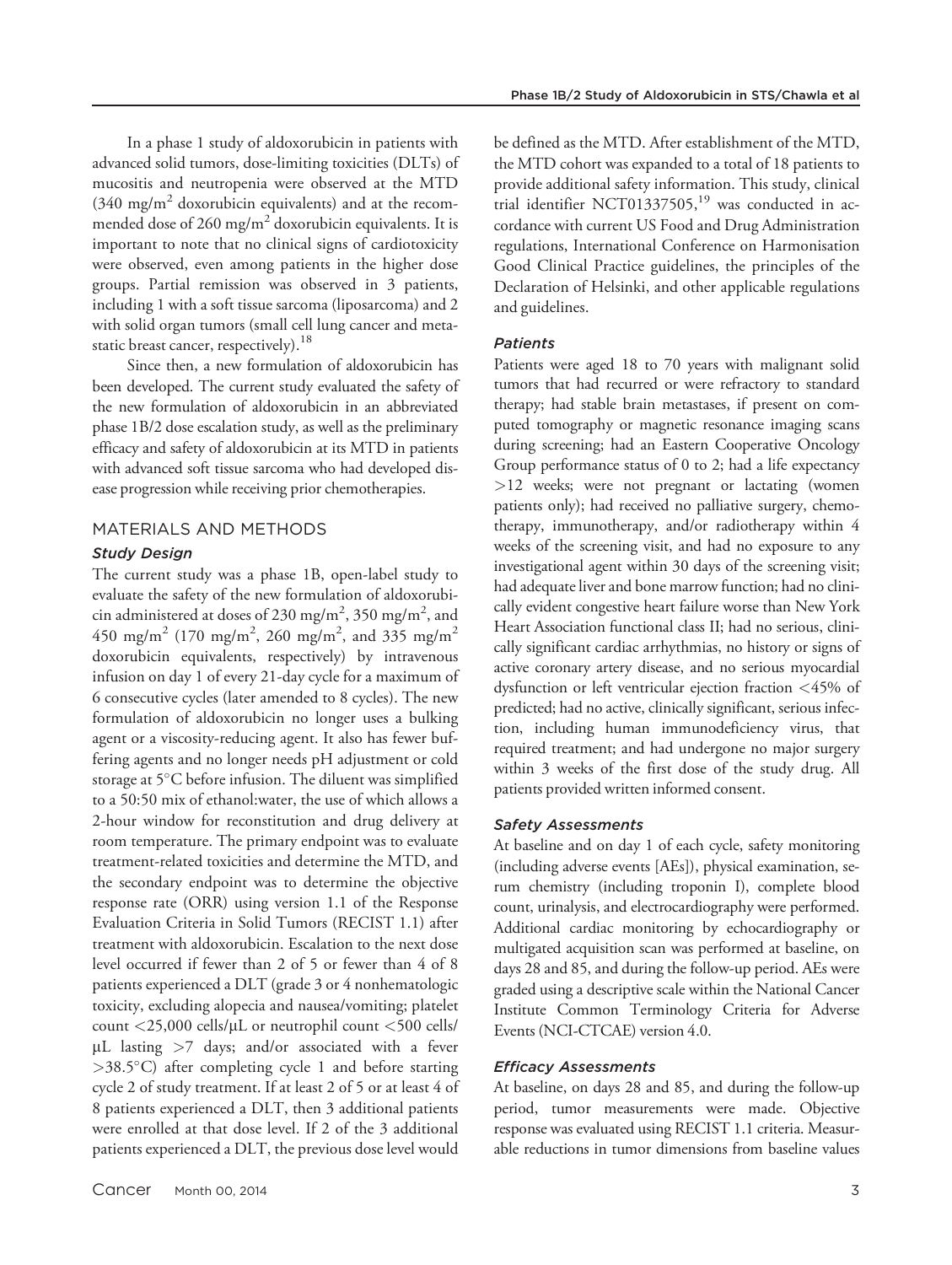|  |  |  |  |  | <b>TABLE 1.</b> Patient Demographics and Baseline Characteristics |
|--|--|--|--|--|-------------------------------------------------------------------|
|--|--|--|--|--|-------------------------------------------------------------------|

|                                                   |                       | Initial Aldoxorubicin Dose Cohort |                       |               |  |  |
|---------------------------------------------------|-----------------------|-----------------------------------|-----------------------|---------------|--|--|
| Characteristic                                    | 230 mg/m <sup>2</sup> | 350 mg/m <sup>2</sup>             | 450 mg/m <sup>2</sup> | All Patients  |  |  |
| No. of patients                                   | 5                     | 18 <sup>a</sup>                   | $2^a$                 | 25            |  |  |
| Median age (range), y                             | 55.1 (28-68)          | 56.2 (25-70)                      | 42.5 (40-45)          | 55.1 (25-70)  |  |  |
| Male/female, no. (%)                              | $2/3$ (40/60)         | 9/9 (50/50)                       | $0/2$ (0/100)         | 11/14 (44/56) |  |  |
| Race, no. (%)                                     |                       |                                   |                       |               |  |  |
| White                                             | 5(100)                | 16 (89)                           | 2(100)                | 23 (92)       |  |  |
| <b>Black or African American</b>                  |                       | 1(6)                              |                       | 1(4)          |  |  |
| Asian                                             |                       | 1(6)                              |                       | 1(4)          |  |  |
| ECOG performance status, no. (%)                  |                       |                                   |                       |               |  |  |
| 0                                                 |                       | 2(11)                             |                       | 2(8)          |  |  |
|                                                   | 5(100)                | 16 (89)                           | 2(100)                | 23 (92)       |  |  |
| $\overline{2}$                                    |                       |                                   |                       |               |  |  |
| Primary tumor site, no. (%)                       |                       |                                   |                       |               |  |  |
| Bone metastases                                   |                       | 1(6)                              |                       | 1(4)          |  |  |
| Cervix                                            |                       | 1(6)                              |                       | 1(4)          |  |  |
| Head and neck                                     |                       |                                   | 1(50)                 | 1(4)          |  |  |
| Kidney                                            |                       | 1(6)                              |                       | 1(4)          |  |  |
| Liver                                             | 1(20)                 |                                   |                       | 1(4)          |  |  |
| Ovary                                             | 1(20)                 |                                   |                       | 1 $(4)$       |  |  |
| Prostate                                          |                       | 1(6)                              |                       | 1(4)          |  |  |
| Soft tissue                                       | 1(20)                 | 4(22)                             |                       | 5(20)         |  |  |
| Other                                             | 2(40)                 | 10 (56)                           | 1(50)                 | 13 (52)       |  |  |
| TNM stage, no. (%)                                |                       |                                   |                       |               |  |  |
| $\mathbf{III}$                                    | 4(80)                 | 1(6)                              |                       | 5(20)         |  |  |
| IV                                                | 1(20)                 | 17 (94)                           | 2(100)                | 20 (80)       |  |  |
| Median no. of prior chemotherapy regimens (range) | $n = 5$               | $n = 16^{b}$                      | $n = 2$               | $n = 23^{b}$  |  |  |
|                                                   | $3.0(1-4)$            | $3.0(1-7)$                        | $1.5(1-2)$            | $3.0(1-7)$    |  |  |

Abbreviation: ECOG, Eastern Cooperative Oncology Group.

<sup>a</sup> One patient initially received a dose of 450 mg/m<sup>2</sup> in cycle 1 and subsequently received 350 mg/m<sup>2</sup> in cycles 2 through 8.

 $b$  Two patients in the group treated at a dose of 350 mg/m<sup>2</sup> had received no prior medication or chemotherapy.

were confirmed within 8 weeks after first documentation of response. Complete response (CR) was defined as the disappearance of all target lesions and a partial response (PR) was defined as a  $\geq$ 30% decrease from baseline in the sum of the longest diameter of all target lesions and no new lesions. After a PR or CR was confirmed, tumors were measured every 3 months until the end of the study.

## Statistical Analysis

Patients who had received at least 1 dose of the study drug were included in the primary safety analyses. Patients who had received at least 1 dose of study drug and had undergone at least 1 postdose tumor assessment were evaluable for tumor response. ORR, as well as the rates of CR, PR, stable disease (SD), and progressive disease, were estimated by the percentage of patients meeting the criteria for each level of response. Kaplan-Meier analyses were used to estimate progression-free survival (PFS) and overall survival (OS).

## RESULTS

#### Patients

A total of 25 patients were enrolled in the current study: 5 patients in the 230 mg/m<sup>2</sup> dose group (cohort 1); 6 patients in the 350 mg/m<sup>2</sup> dose group, which was later expanded to a total of 18 patients (cohort 2); and 2 patients in the 450 mg/m<sup>2</sup> dose group (cohort 3). One of the 2 patients initially enrolled in cohort 3 completed 1 cycle at the  $450 \text{ mg/m}^2$  dose level and subsequently completed 7 cycles at the  $350 \text{ mg/m}^2$  dose level. The other patient in this cohort was withdrawn from the study after the first cycle because of liver failure secondary to disease.

Demographics and baseline characteristics of the study patients are summarized in Table 1. Cohorts differed with regard to sex and racial demographic characteristics, but other patient and disease characteristics were similar across cohorts. Seventeen patients (68%) had a diagnosis of soft tissue sarcoma, most commonly of the leiomyosarcoma histologic subtype (12 patients). Twentythree patients had received a median of 3 prior chemotherapy regimens (range, 1-7 regimens); of these, 12 patients (52%) had received prior doxorubicin, pegylated liposomal doxorubicin, and/or epirubicin.

## Safety Evaluations

To further investigate the safety and tolerability of aldoxorubicin at the MTD, cohort 2 was expanded and patients in this cohort were allowed to receive an additional 2 cycles of therapy, for a total of 8 cycles.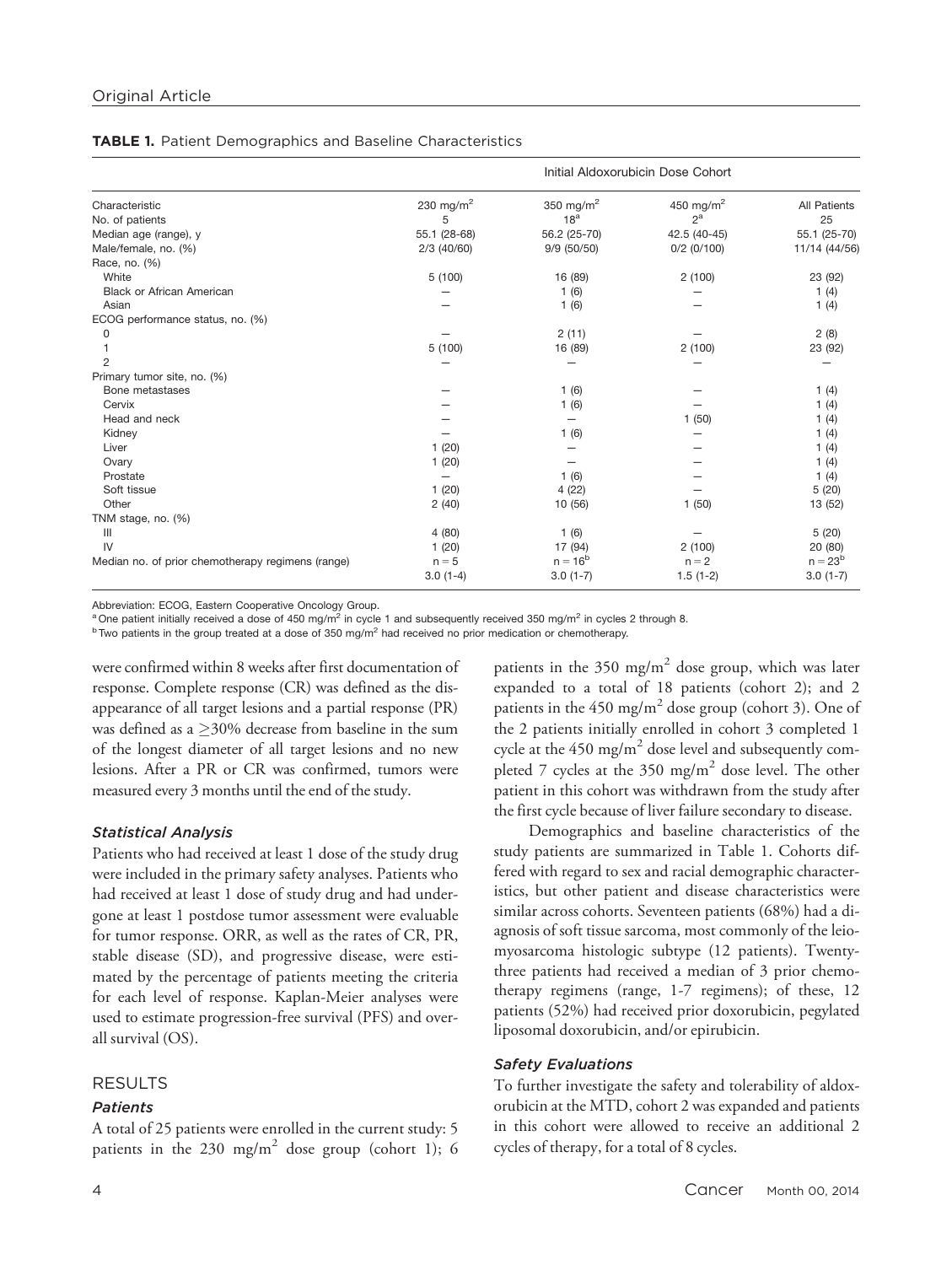|                                                                                      | Initial Aldoxorubicin Dose Cohort  |                                       |                                      |                            |  |
|--------------------------------------------------------------------------------------|------------------------------------|---------------------------------------|--------------------------------------|----------------------------|--|
|                                                                                      | 230 mg/m <sup>2</sup><br>$(n = 5)$ | 350 mg/m <sup>2</sup><br>$(n = 18^a)$ | 450 mg/m <sup>2</sup><br>$(n = 2^a)$ | All patients<br>$(N = 25)$ |  |
| No. of study drug-related TEAEs                                                      | 35                                 | 302                                   | 60                                   | 397                        |  |
| Patients with study drug-related TEAEs, no. (%)                                      | 4(80)                              | 18 (100)                              | 2(100)                               | 24 (96)                    |  |
| Patients with study drug-related TESAEs, no. (%)                                     | -                                  | $3(17)^{b}$                           | 2(100)                               | $5(20)^a$                  |  |
| Patients who discontinued study drug because<br>of study drug-related TEAEs, no. (%) | (20)                               | 2(11)                                 | 1(50)                                | 4(16)                      |  |
| Deaths, no. (%)                                                                      |                                    | (6)                                   |                                      | 1(4)                       |  |

#### TABLE 2. Summary of Study Drug-Related TEAEs

Abbreviations: TEAE, treatment-emergent adverse event; TESAE, treatment-emergent serious adverse event.

<sup>a</sup> One patient initially received a dose of 450 mg/m<sup>2</sup> in cycle 1 and subsequently received a dose of 350 mg/m<sup>2</sup> in cycles 2 through 8.

**b** Includes 1 death.

The median number of cycles completed was 4 cycles (range, 1-8 cycles) for the entire safety population. For each cohort, the median number of cycles completed was 2 cycles (range, 2-5 cycles) in cohort 1, 6 cycles (range, 1-8 cycles) in cohort 2, and 1 cycle in cohort 3. Patients with soft tissue sarcoma in cohort 2 (13 patients) completed a median of 8 cycles (range, 2-8 cycles).

No DLT was observed in cohort 1. Of the first 6 patients enrolled in cohort 2, 1 patient experienced DLTs (dehydration, sepsis, and neutropenia). The first 2 patients in cohort 3 experienced DLTs (grade 4 neutropenia and grade 3 febrile neutropenia), and the principal investigator deemed it unsafe to enter more patients at this dose level. The MTD was determined to be  $350 \text{ mg/m}^2$ (or 260 mg/m<sup>2</sup> doxorubicin equivalents).

A summary of study drug-related treatment-emergent AEs (TEAEs) is shown in Table 2, and the incidences of study drug-related TEAEs are shown in Table 3. Myelosuppression (mostly grade 3 or 4 neutropenia, mostly grade 1-3 thrombocytopenia, and mostly grade 1 or 2 anemia) was the most common study drug-related AE observed during treatment. Fatigue, alopecia, gastrointestinal-related events (nausea, vomiting, decreased appetite, constipation, and gastroesophageal reflux disease), and stomatitis-related events (mouth ulcerations, oral pain, and oropharyngeal pain) were common study drug-related, nonhematologic AEs. These nonhematologic AEs were mostly grade 1 or 2 in severity.

A total of 6 patients (1 patient in cohort 1, 4 patients in cohort 2, and 1 patient in cohort 3) discontinued the study drug because of a TEAE. For 2 of these patients (both of whom were in cohort 2), the TEAEs leading to treatment discontinuation (grade 2 hypophosphatemia and grade 2 pyelonephritis and grade 3 fatigue, respectively) were not considered by the investigator to be causally related to the study drug. For the other 4 patients (1 patient in cohort 1, 2 patients in cohort 2, and 1 patient in cohort 3), the TEAEs leading to discontinuation (grade 3 fatigue, grade 4 thrombocytopenia, grade 5 septic shock, and grade 3 anemia and grade 3 neutropenia, respectively) were considered by the investigator to be causally related to the study drug. The patient who experienced septic shock as a TEAE had received 1 dose of the study drug in cohort 2. This patient died, and the cause of death was listed as severe sepsis, septic shock secondary to urinary tract infection, and severe neutropenia. It should be noted that this patient had been hospitalized with sepsis and a urinary tract infection just 5 days before study enrollment.

## Cardiac Safety Evaluations

A comparison of echocardiographic parameters at the time of screening and study completion revealed no clinically significant changes in any cohort for any echocardiographic parameter over the course of the study. Cardiac safety evaluations demonstrated that no patients experienced a decrease in left ventricular ejection fraction <45% of predicted. One patient in the group treated with a dose of 450 mg/m<sup>2</sup> experienced a prolongation in the QTc interval to >500 milliseconds but was withdrawn from the study after the first cycle because of liver failure secondary to disease. Seven patients (28%) had elevated serum troponin levels  $( \geq 0.016 \text{ ng/mL or } \geq 1.5 \text{ times the upper limit of normal})$ at 1 or more time points during the study, including 1 patient with elevated levels at the time of screening but not during the study, and 6 with elevated levels (range, 0.016- 0.30 ng/mL) during the study. All incidences of increased serum troponin observed during the study either were deemed not clinically significant  $(\geq)$  times the upper limit of normal) or were not assessed for clinical significance.

#### Tumor Response Evaluations

Best overall responses in the total population are summarized in Table 4. The overall response rate was 20%, including a PR rate of 20% and a CR rate of 0%. The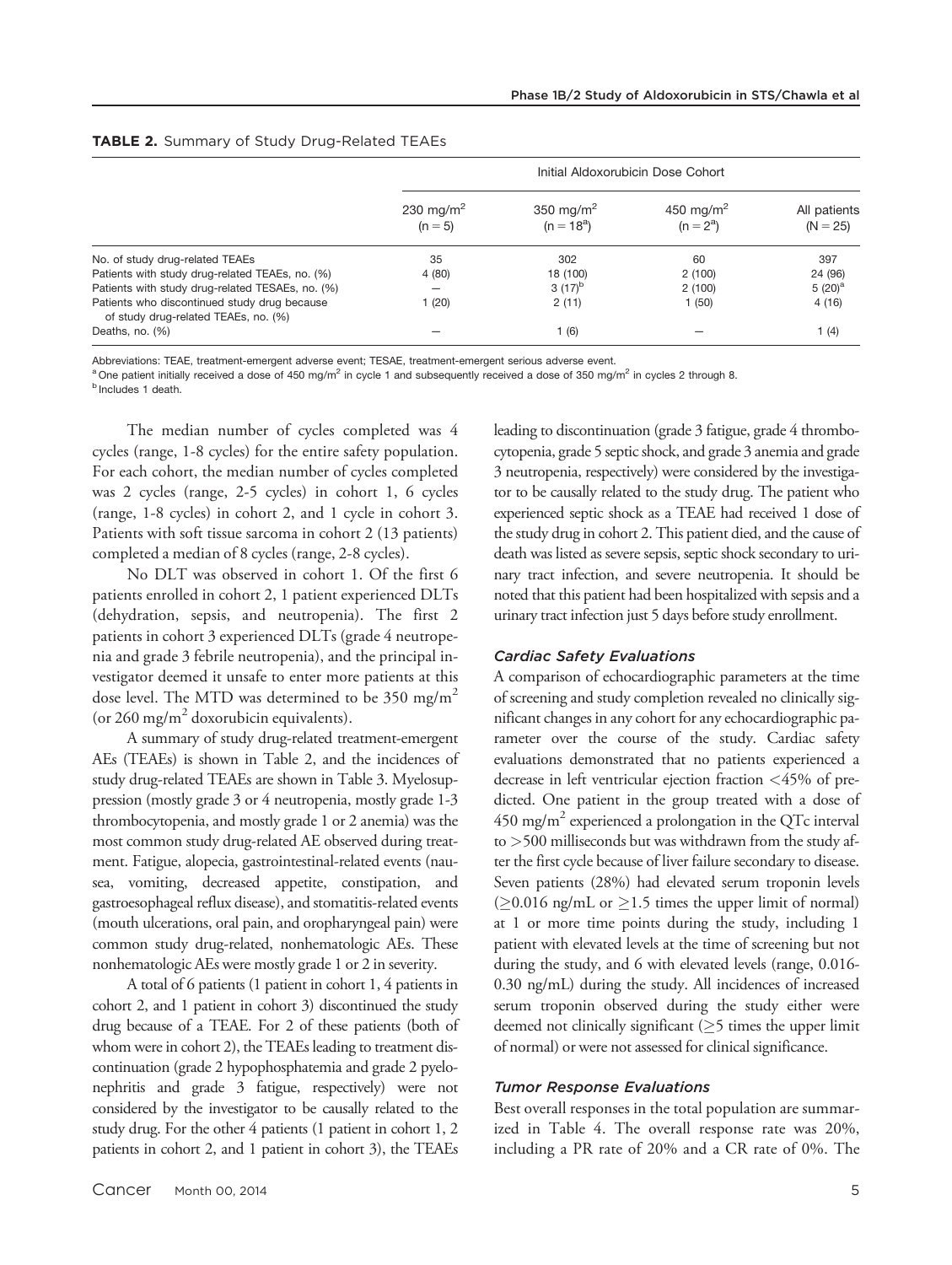|                                       | Initial Aldoxorubicin Dose Cohort  |       |                                       |         |                                      |        |                                   |         |
|---------------------------------------|------------------------------------|-------|---------------------------------------|---------|--------------------------------------|--------|-----------------------------------|---------|
| Adverse Event, No. (%)                | 230 mg/m <sup>2</sup><br>$(n = 5)$ |       | 350 mg/m <sup>2</sup><br>$(n = 18^a)$ |         | 450 mg/m <sup>2</sup><br>$(n = 2^a)$ |        | <b>All Patients</b><br>$(N = 25)$ |         |
| Grade                                 | All                                | 3/4   | All                                   | 3/4     | All                                  | 3/4    | All                               | 3/4     |
| Hematologic                           |                                    |       |                                       |         |                                      |        |                                   |         |
| Neutropenia                           | 2(40)                              |       | 18 (100)                              | 16 (89) | 2(100)                               | 2(100) | 22 (88)                           | 18 (72) |
| Thrombocytopenia                      | 2(40)                              | 1(20) | 16 (89)                               | 6(33)   | 2(100)                               | 1(50)  | 20 (80)                           | 8 (32)  |
| Anemia                                | 3(60)                              | 1(20) | 13 (72)                               | 4(22)   | 2(100)                               | 1(50)  | 18 (72)                           | 6(24)   |
| Febrile neutropenia<br>Nonhematologic |                                    | -     | 2(11)                                 | 2(11)   | 2(100)                               | 2(100) | 4(16)                             | 4(16)   |
| Nausea                                | 4(80)                              | -     | 13 (72)                               | —       | 2(100)                               |        | 19 (76)                           |         |
| Fatigue                               | 1(20)                              | 1(20) | 12 (67)                               | 2(11)   | 1(50)                                |        | 14 (56)                           | 3(12)   |
| Alopecia                              | $\qquad \qquad -$                  |       | 12 (67)                               |         | 1(50)                                |        | 13 (52)                           |         |
| Stomatitis                            | 1(20)                              |       | 10 (56)                               |         | 2(100)                               | 2(100) | 13 (52)                           | 2(8)    |
| Vomiting                              | 2(40)                              |       | 6(33)                                 |         | 1(50)                                |        | 9(36)                             |         |
| Oropharyngeal pain                    | 1(20)                              |       | 5(28)                                 |         |                                      |        | 6(24)                             |         |
| Decreased appetite                    | $\overline{\phantom{0}}$           |       | 5(28)                                 |         | 1(50)                                |        | 6(24)                             |         |
| Mouth ulceration                      |                                    |       | 3(17)                                 |         | 1(50)                                |        | 4(16)                             |         |
| Constipation                          |                                    |       | 2(11)                                 |         | 1(50)                                |        | 3(12)                             |         |
| Dysphagia                             |                                    |       | 2(11)                                 | —       | 1(50)                                |        | 3(12)                             |         |
| Asthenia                              |                                    |       | 2(11)                                 | 1(6)    |                                      |        | 2(8)                              | 1(4)    |
| Dehydration                           |                                    |       | 2(11)                                 | 1(6)    |                                      |        | 2(8)                              | 1(4)    |
| <b>GERD</b>                           | 1(20)                              | 1(20) | $\overline{\phantom{0}}$              | —       |                                      |        | 1(4)                              | 1(4)    |
| Oral candidiasis                      |                                    |       | 1(6)                                  | 1(6)    |                                      |        | 1(4)                              | 1 $(4)$ |
| Sepsis                                |                                    |       | 1(6)                                  | 1(6)    |                                      |        | 1(4)                              | 1(4)    |
| Septic shock <sup>b</sup>             |                                    |       | 1(6)                                  | 1(6)    |                                      |        | 1(4)                              | 1(4)    |

**TABLE 3.** Incidences of Study Drug-Related TEAEs (All Grades) Occurring in  $\geq$ 10% of the Total Population, or Grade 3/4 Adverse Events Occurring in Any Patient

Abbreviations: GERD, gastroesophageal reflux disease; TEAE, treatment-emergent adverse event.

<sup>a</sup> One patient initially received a dose of 450 mg/m<sup>2</sup> in cycle 1 and subsequently received a dose of 350 mg/m<sup>2</sup> in cycles 2 through 8.

<sup>b</sup> Septic shock that resulted in death (grade 5) occurred in one patient.

patient in cohort 3 who had a PR achieved this response after 1 cycle at a dose of  $450 \text{ mg/m}^2$  and 5 cycles at the dose level of 350 mg/m<sup>2</sup>. The median PFS for the total population was 4.80 months (Fig. 2A), and the median OS was 11.25 months (Fig. 2B).

Best responses for the 13 patients with soft tissue sarcoma in cohort 2 who received aldoxorubicin at the MTD are summarized in Table 5 and Figure 3. Twelve of these 13 patients had received prior chemotherapy, including 7 patients who had received prior doxorubicin, epirubicin, and/or pegylated liposomal doxorubicin and had experienced either no response or disease progression on prior therapy. Of 8 patients with evidence of tumor shrinkage while receiving aldoxorubicin, 5 had exhibited no objective response to prior anthracycline therapy (Fig. 3). During treatment with aldoxorubicin, 9 of the 13 patients had achieved either a PR or SD lasting at least 4 months. For these 13 patients, the median PFS was 11.25 months (Fig. 2C) and the median OS was 21.71 months (Fig. 2D).

## **DISCUSSION**

This phase 1B/2 study of a modified formulation of aldoxorubicin in patients with advanced solid tumors established the MTD of aldoxorubicin as  $350 \text{ mg/m}^2$ (equivalent to 260 mg/m<sup>2</sup> doxorubicin) administered every 3 weeks for up to 8 cycles. At this dose and administration schedule of aldoxorubicin, cumulative doses of  $>$ 2000 mg/m<sup>2</sup> of doxorubicin equivalents have been achieved, which is >3.5 times the peak cumulative dose of standard doxorubicin, with no evidence of clinically significant acute cardiac abnormalities. These observations suggest that therapy with aldoxorubicin could allow for much higher doxorubicin dose equivalents to be used in the treatment of patients with cancer, either alone or as part of high-dose chemotherapy combinations, without a commensurate increase in acute cardiotoxicity. To the best of our knowledge, the longer-term effects of aldoxorubicin on cardiotoxicity are unknown at this time.

Major grade 3/4 hematologic AEs reported with aldoxorubicin dosing included neutropenia and thrombocytopenia that generally resolved before the start of the next cycle. We hypothesize that the high frequency of hematologic AEs may be attributable to the release of doxorubicin from aldoxorubicin in the relatively acidic environment of the bone marrow, although the current study was not designed to examine that hypothesis.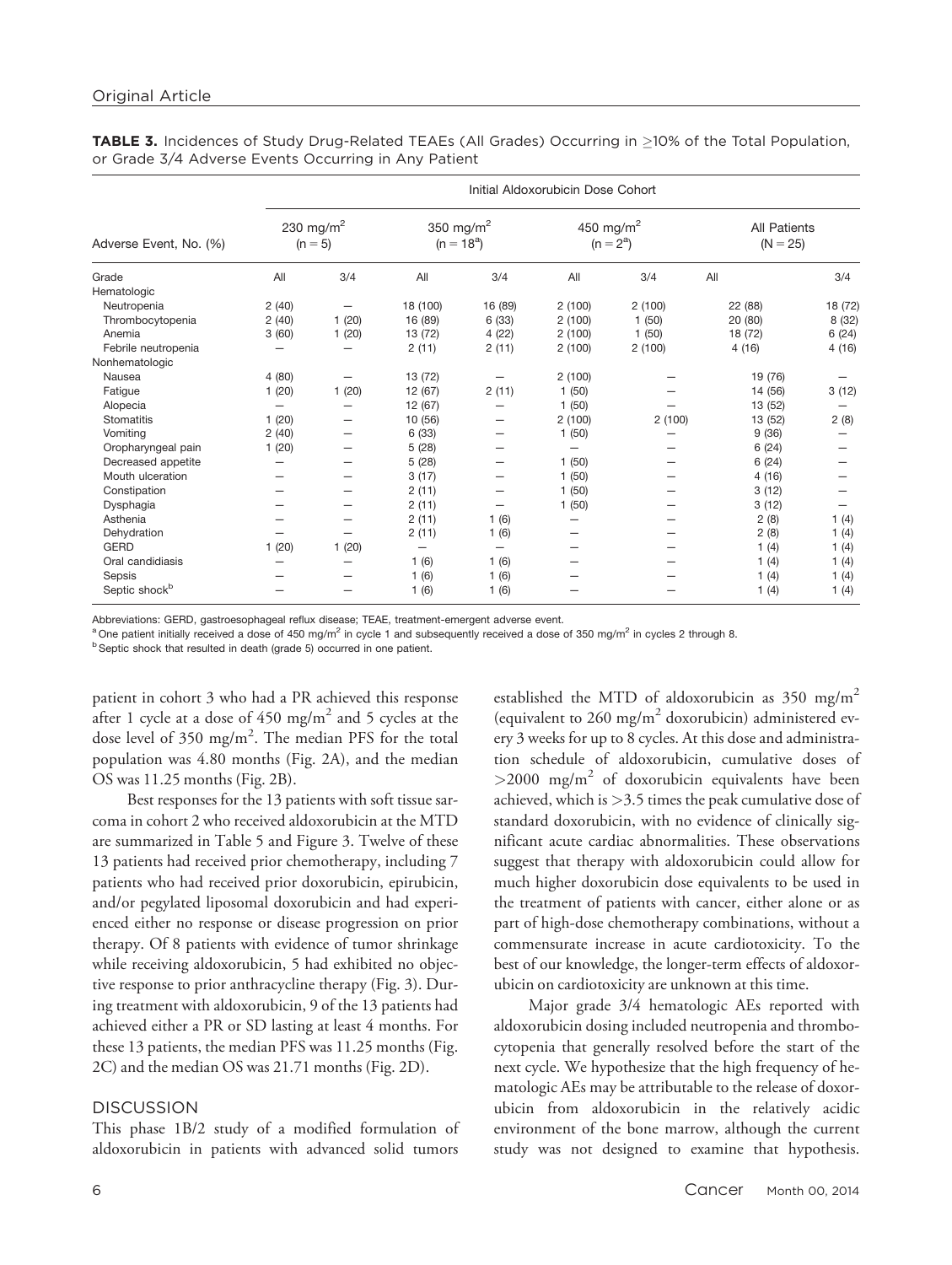|                              | Initial Aldoxorubicin Dose Cohort  |                                       |                                      |                            |  |
|------------------------------|------------------------------------|---------------------------------------|--------------------------------------|----------------------------|--|
| Best Response, No. (%)       | 230 mg/m <sup>2</sup><br>$(n = 5)$ | 350 mg/m <sup>2</sup><br>$(n = 18^a)$ | 450 mg/m <sup>2</sup><br>$(n = 2^a)$ | All patients<br>$(N = 25)$ |  |
| <b>CR</b>                    |                                    |                                       |                                      |                            |  |
| <b>PR</b>                    |                                    | 4(22)                                 | 1(50)                                | 5(20)                      |  |
| Overall response $(CR + PR)$ |                                    | 4(22)                                 | 1(50)                                | 5(20)                      |  |
| <b>SD</b>                    | 1(20)                              | 9(50)                                 |                                      | 10(40)                     |  |
| <b>PD</b>                    | 2(40)                              | 3(17)                                 |                                      | 5(20)                      |  |
| Not done <sup>b</sup>        | 2(40)                              | 2(11)                                 | 1(50)                                | 5(20)                      |  |
| Median PFS (95% CL), mo      |                                    |                                       |                                      | 4.80 (2.63-13.85)          |  |

|  |  | <b>TABLE 4.</b> Best Overall Response in the Tumor Response-Evaluable Population |  |
|--|--|----------------------------------------------------------------------------------|--|
|--|--|----------------------------------------------------------------------------------|--|

Abbreviations: 95% CL, 95% confidence level; CR, complete response; PD, progressive disease; PFS, progression-free survival; PR, partial response; SD, stable disease.

<sup>a</sup> One patient initially received a dose of 450 mg/m<sup>2</sup> in cycle 1 and subsequently received a dose of 350 mg/m<sup>2</sup> in cycles 2 through 8. This patient achieved a PR while receiving the lower dose.

<sup>b</sup> Response was not assessed in these patients because of death or withdrawal from the study before or at the time of the first assessment on day 28.



Figure 2. Kaplan-Meier estimates of (A) progression-free survival and (B) overall survival are shown for the total population (25 patients) and (C) progression-free survival and (D) overall survival are shown for those patients with soft tissue sarcoma who were treated with aldoxorubicin at a dose of 350 mg/m<sup>2</sup> (13 patients; this includes 1 patient who initially received a dose of 450 mg/m<sup>2</sup> in cycle 1 and subsequently received a dose of 350 mg/m<sup>2</sup> in cycles 2 through 8). 95% CL indicates 95% confidence level; NA, not applicable.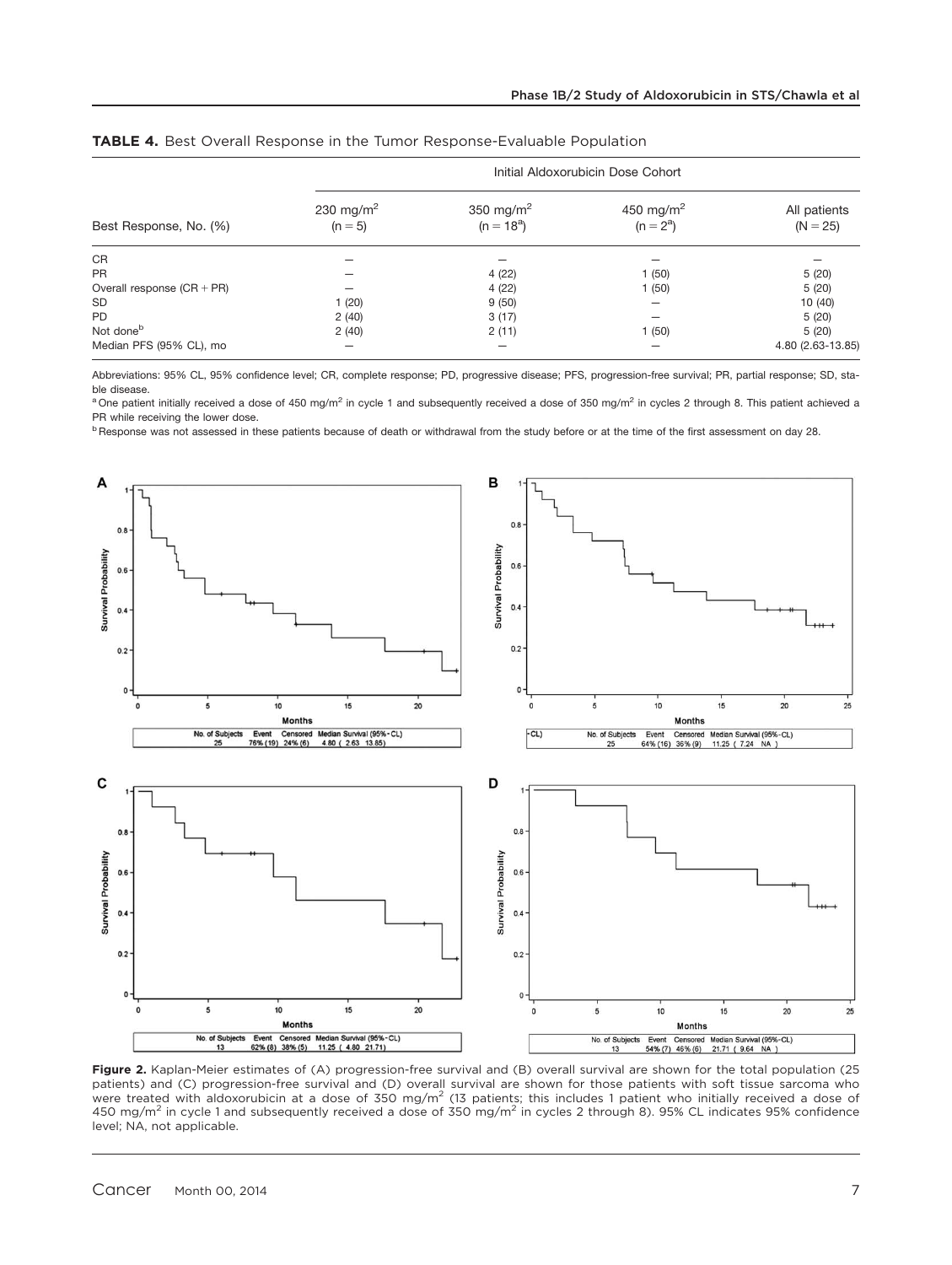TABLE 5. Best Response of Patients With Soft Tissue Sarcoma in the Cohort Treated at a Dose of 350 mg/m2

| Best Response, No. (%)  | Aldoxorubicin, 350 mg/m <sup>2</sup><br>$(N = 13^a)$ | Histologic Subtype                                                                                                                |
|-------------------------|------------------------------------------------------|-----------------------------------------------------------------------------------------------------------------------------------|
| <b>CR</b>               |                                                      |                                                                                                                                   |
| <b>PR</b>               | 5(38)                                                | 1 each: liposarcoma, leiomyosarcoma, spindle cell<br>sarcoma, pleomorphic sarcoma, and malignant<br>peripheral nerve sheath tumor |
| <b>SD</b>               | 6(46)                                                | All: leiomyosarcoma                                                                                                               |
| <b>PD</b>               | 2(15)                                                | 1 each: leiomyosarcoma and hemangiopericytoma                                                                                     |
| Median PFS (95% CL), mo | 11.25 (4.80-21.71)                                   |                                                                                                                                   |

Abbreviations: 95% CL, 95% confidence level; CR, complete response; PD, progressive disease; PFS, progression-free survival; PR, partial response; SD, stable disease.

<sup>a</sup> Includes one patient who initially received a dose of 450 mg/m<sup>2</sup> in cycle 1 and subsequently received a dose of 350 mg/m<sup>2</sup> in cycles 2 through 8.



Figure 3. Waterfall plot of best response is shown for the patients with soft tissue sarcoma who were treated with aldoxorubicin at a dose of 350 mg/m<sup>2</sup> (maximum tolerated dose; 13 patients). Asterisk indicates those patients who had received prior therapy with doxorubicin, epirubicin, or pegylated liposomal doxorubicin.

Frequent nonhematologic AEs included nausea, fatigue, alopecia, stomatitis, vomiting, and oropharyngeal pain. The majority of study drug-related, nonhematologic TEAEs occurring in any cohort were mild to moderate in severity (grade 1/2). Compared with native doxorubicin, treatment with aldoxorubicin did not result in any unexpected AEs. It is of considerable importance to note that no clinically significant cardiac toxicities were observed with aldoxorubicin treatment in the current study. Safety findings with the present formulation of aldoxorubicin appear to compare favorably with those reported in the previous phase 1 study.<sup>18</sup>

All 25 patients in the current study were evaluable for tumor response. Among the total population, the ORR was 20%, the SD rate was 40%, and the overall disease control rate was 60%. Among patients with soft tissue sarcoma who were treated in cohort 2 at the MTD (13 patients), the ORR was 38% and the SD rate was 46%. Of these 13 patients, 9 (69%) had a PR or SD lasting  $\geq$  4 months. The median PFS was 11.25 months for this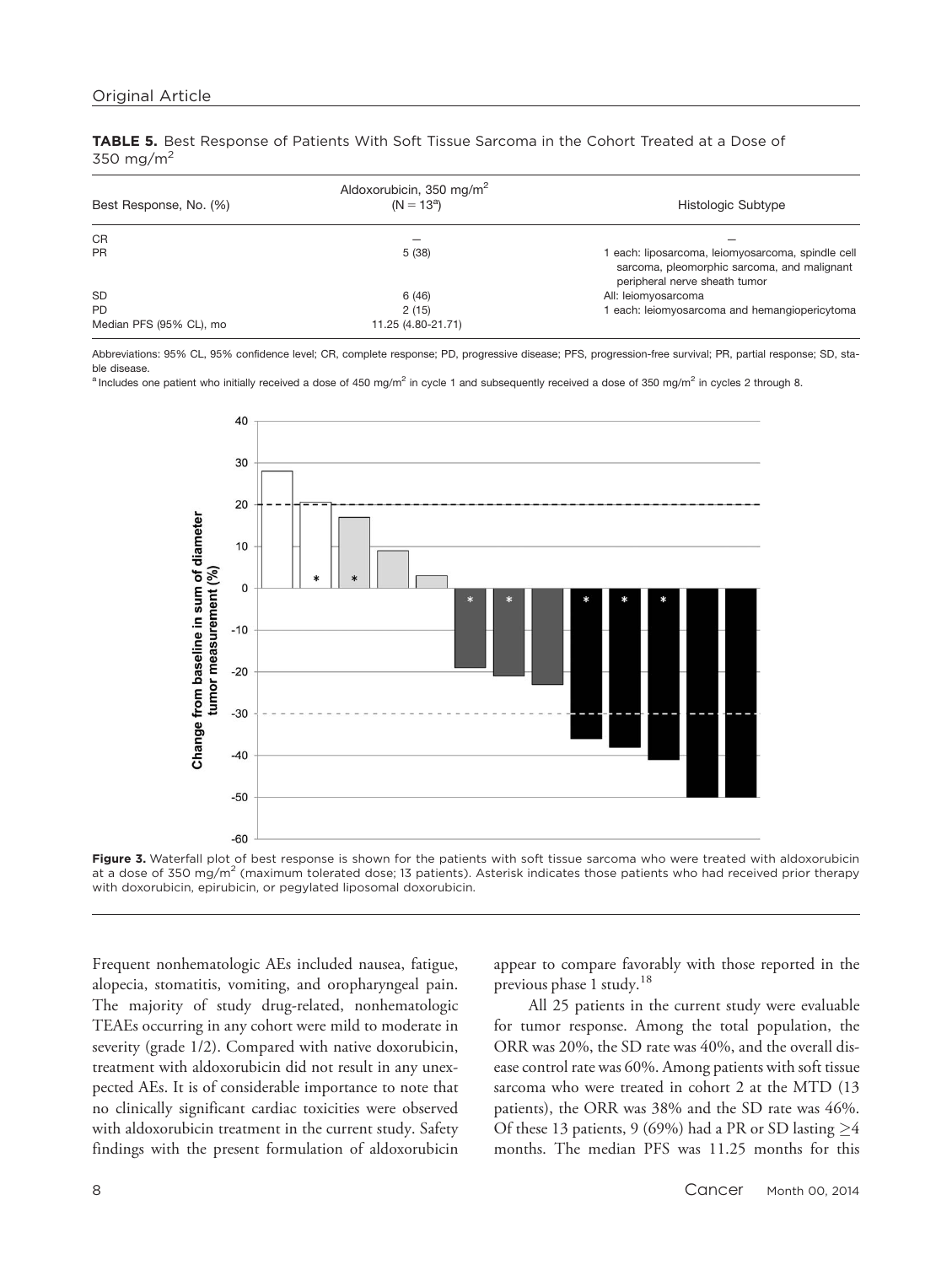cohort of patients with soft tissue sarcoma. The preliminary efficacy of aldoxorubicin shown in the current study in patients with soft tissue sarcoma, the majority of whom had either failed to respond or developed disease recurrence after prior chemotherapies, exceeded prior efficacy findings of single-agent anthracycline in similar populations, in which response rates have been reported to range from 12% to 23%.20-22 However, it should be noted that the current study involved only a single site.

Targeted delivery of anticancer agents is a highly sought-after goal of cancer therapy. Albumin is viewed as a tumor-selective drug carrier because serum albumin accumulates in tumor tissue, $23$  possibly as a source of energy and nutrition for tumor growth. $24$  The pathophysiology of tumor tissue, characterized by hypervascularization, enhanced vascular permeability, and impaired lymphatic drainage, allows macromolecules such as serum albumin to accumulate passively in tumor tissue and become retained.

Nanoparticle albumin-bound ("nab") technology has already proven effective as a means to deliver chemotherapeutic agents. For example, nab-paclitaxel, which is currently approved for the treatment of patients with metastatic breast cancer, locally advanced or metastatic nonsmall cell lung cancer, and metastatic pancreatic cancer,<sup>25</sup> can be administered at an MTD of 300 mg/m<sup>2</sup>, which is approximately twice the usual dose range of paclitaxel  $(135-200 \text{ mg/m}^2).^{26}$  Although nab-chemotherapy can be effective, the use of circulating albumin as a drug carrier may have certain advantages over synthesized drugalbumin conjugates or complexes.<sup>15</sup> First, this precludes the need for commercial albumin, which may keep the cost of drug manufacturing relatively lower. Second, aldoxorubicin binds covalently to albumin in the bloodstream and is not released unless in an acidic environment. In contrast, albumin in nab-chemotherapy is not covalently linked to nanoparticles and can dissociate at the time of infusion. Third, the organic chemistry principles applied to generate albumin-binding drugs are straightforward, thereby highlighting the potential to apply these principles to generate albumin-binding versions of an array of drugs. Finally, the pharmaceutical products of albumin-binding drugs can be analyzed with comparable ease.

The results of the current study have demonstrated that aldoxorubicin is reasonably safe when administered at a dose of 350 mg/m<sup>2</sup> as a 30-minute intravenous infusion on day 1 of each 21-day cycle for up to 8 consecutive cycles. Aldoxorubicin is currently under investigation in larger, prospectively designed clinical studies, particularly

those involving patients with soft tissue sarcoma or other anthracycline-sensitive cancers.

#### FUNDING SUPPORT

Supported by CytRx Corporation for the completion of the study described and for article development.

## CONFLICT OF INTEREST DISCLOSURES

Dr. Chawla reports research support from CytRx and has acted as a paid consultant for Amgen, Roche, CytRx, Threshold, GlaxoSmithKline, and Berg Pharma for work performed outside of the current study. Dr. Wieland and Dr. Levitt are employed by CytRx and report receiving salary and stock options.

#### **REFERENCES**

- 1. American Cancer Society. Cancer Facts & Figures 2013. cancer.org/ research/cancerfactsfigures/cancerfactsfigures/cancer-facts-figures-2013. Accessed July 8, 2014.
- 2. National Cancer Institute. SEER Stat Fact Sheets: Leukemia. seer. cancer.gov/statfacts/html/leuks.html. Accessed July 8, 2014.
- 3. National Comprehensive Cancer Network. National Comprehensive Cancer Network: Clinical Practice Guidelines in Oncology Soft Tissue Sarcoma. Version 2.2014. nccn.org/professionals/physician\_gls/ pdf/sarcoma.pdf. Accessed July 8, 2014.
- 4. De Pas T, Rosati G, Spitaleri G, et al. Optimizing clinical care in patients with advanced soft tissue sarcoma: a phase II study of a new schedule of high-dose continuous infusion ifosfamide and doxorubicin combination. Chemotherapy. 2011;57:217-224.
- 5. Katz D, Boonsirikamchai P, Choi H, et al. Efficacy of first-line doxorubicin and ifosfamide in myxoid liposarcoma. Clin Sarcoma Res. 2012;2:2.
- 6. Le Cesne A, Judson I, Crowther D, et al. Randomized phase III study comparing conventional-dose doxorubicin plus ifosfamide versus high-dose doxorubicin plus ifosfamide plus recombinant human granulocyte-macrophage colony-stimulating factor in advanced soft tissue sarcomas: a trial of the European Organization for Research and Treatment of Cancer/Soft Tissue and Bone Sarcoma Group. J Clin Oncol. 2000;18:2676-2684.
- 7. Maurel J, Fra J, Lopez-Pousa A, et al; Spanish Group for Research on Sarcomas (GEIS). Sequential dose-dense doxorubicin and ifosfamide for advanced soft tissue sarcomas: a Phase II trial by the Spanish Group for Research on Sarcomas (GEIS). Cancer. 2004;100: 1498-1506.
- 8. Patel SR, Vadhan-Raj S, Burgess MA, et al. Results of two consecutive trials of dose-intensive chemotherapy with doxorubicin and ifosfamide in patients with sarcomas.  $Am$  *J Clin Oncol.* 1998;21:317-321.
- 9. Lefrak EA, Pitha J, Rosenheim S, Gottlieb JA. A clinicopathologic analysis of adriamycin cardiotoxicity. Cancer. 1973;32:302-314.
- 10. Von Hoff DD, Layard MW, Basa P, et al. Risk factors for doxorubicin-induced congestive heart failure. Ann Intern Med. 1979; 91:710-717.
- 11. Lipshultz SE, Colan SD, Gelber RD, Perez-Atayde AR, Sallan SE, Sanders SP. Late cardiac effects of doxorubicin therapy for acute lymphoblastic leukemia in childhood. N Engl J Med. 1991;324:808-815.
- 12. Lipshultz SE, Lipsitz SR, Mone SM, et al. Female sex and drug dose as risk factors for late cardiotoxic effects of doxorubicin therapy for childhood cancer. N Engl J Med. 1995;332:1738-1743.
- 13. Hensley ML, Schuchter LM, Lindley C, et al. American Society of Clinical Oncology clinical practice guidelines for the use of chemotherapy and radiotherapy protectants. J Clin Oncol. 1999;17:3333-3355.
- 14. Kratz F, Warnecke A, Scheuermann K, et al. Probing the cysteine-34 position of endogenous serum albumin with thiol-binding doxorubicin derivatives. Improved efficacy of an acid-sensitive doxorubicin